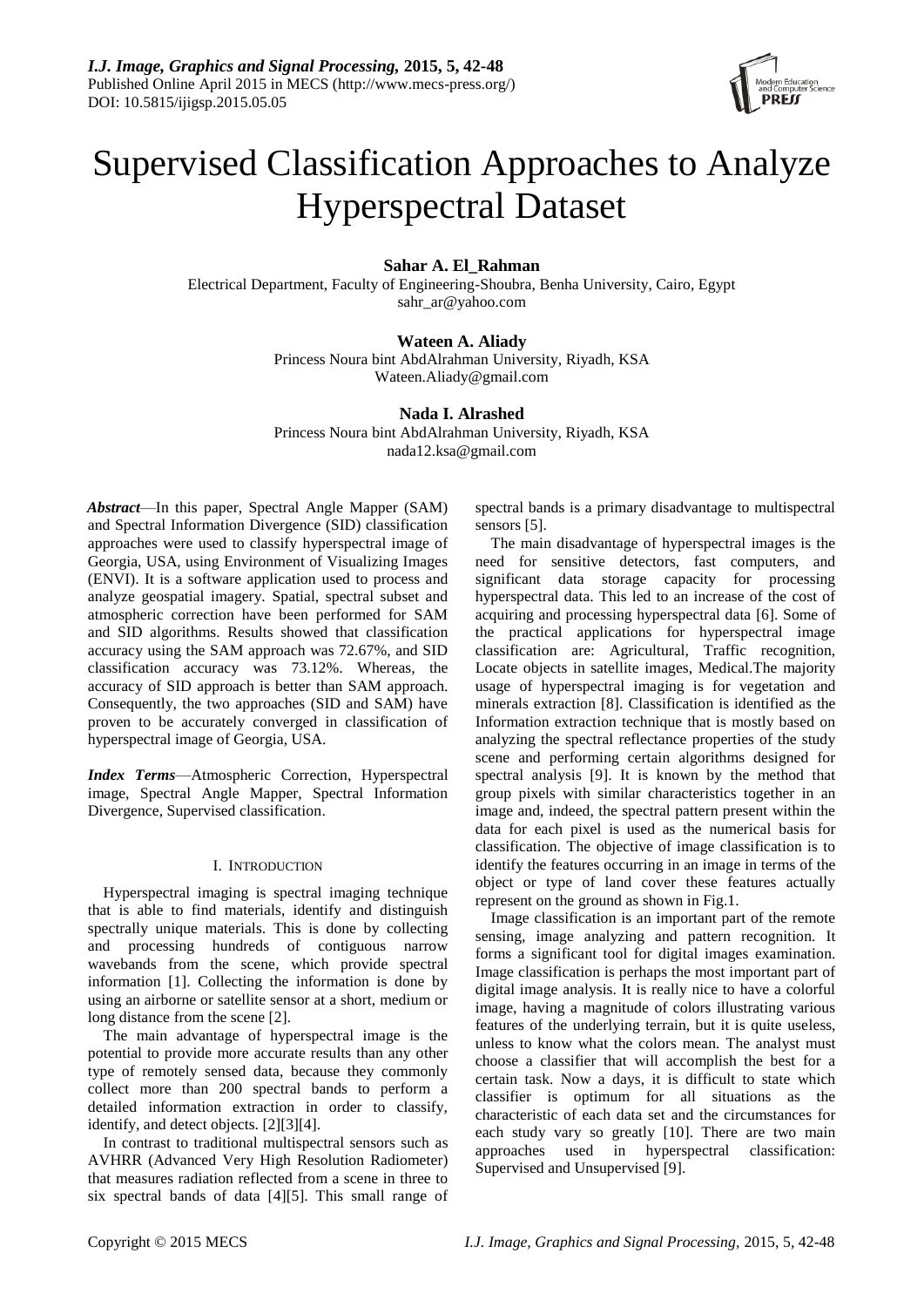

Fig. 1. Supervised classification

In supervised techniques, the training areas are used which are homogeneous representative samples of the different surface types of interest. All the spectral bands of the pixels comprising these areas have numerical information [11]. The algorithm assign some pixels to information classes based on fieldwork, map analysis, and personal experience. Then, the algorithm classifies the rest pixels with unknown identities. The procedure starts by the user selecting and naming areas on the image, which correspond to the classes of interest. These classes correspond to information classes. Then, the algorithm will evaluate and assign unknown identity pixels to the class that has the highest likelihood of being a member.

Unlike the unsupervised classification, that depends on algorithms with statistically determined criteria to automatically organize pixels into unique groups with similar spectral characteristics [12].

There are number of supervised approaches that have been developed to tackle the hyperspectral data classification problem. Each giving different classification accuracy. Two approaches are demonstrated in this work to compare their accuracy results, which are Spectral Angle Mapper (SAM), and Spatial Information Divergence (SID).

The paper is organized as follows. The study area and data set used in our work is given in Section II. The steps followed in our work in sequence are: applying Hyperion tool, sub setting, atmospheric correction, classifying is given in Section III. The results obtained using this methodology are presented and discussed in Section VI. Section V, concludes and summarizes the observations obtained by using this approach.

#### II. STUDY AREA AND DATA SET

The study area is located in Georgia, US. Hyperspectral data was acquired on August 2009, using hyperspectral data from EO-1 Hyperion system. The test area covers about 1 km<sup>2</sup> . This area has a lot of vegetation scene. It is downloaded from United States Geological Survey (USGS), which is a scientific agency of the [United States government.](http://en.wikipedia.org/wiki/United_States_government)

#### III. METHODOLOGY

First, Hyperion tool is applied on study dataset. Then, preprocessing of hyperspectral dataset include Spatial, spectral subset and atmospheric correction have been performed. Finally, SAM and SID supervised classification algorithms are applied.

#### *A. Hyperion Tool*

Hyperion tool is used to convert Geo TIFF datasets into ENVI format files that contain wavelength, and band information [12] [13]. The study dataset was in a form of 242 files with .TIF extension each representing a certain band so these bands has to be collected to form one image having all bands using this tool.

### *B. Preprocessing of Hyperspectral Data (Spatial and Spectral Subset)*

It is often mandatory to perform the preprocessing on hyperspectral data to extract useful information from scene. This utilizes the processor by only processing needed data for the study area and improves the classification performance in hyperspectral imagery [15]. The data has been subjected to spatial and spectral subset to extract unwanted information.

л *Spatial Subset* 

Performing image spatial sub setting is resizing the hyperspectral image to any size or aspect ratio by using ordered cutting that is focused on selecting the area of study in a square shape.

л *Spectral Subset* 

It is based on identifying bad bands the ones that will not help in the study area. It will only cause over processing on the processor. ENVI headers may have associated information for the bad bands list. Mostly first and last bands are bad in hyperspectral images. The study area image contains 242 bands, but after the elimination of bad bands it only have 155.

#### *C. Atmospheric correction*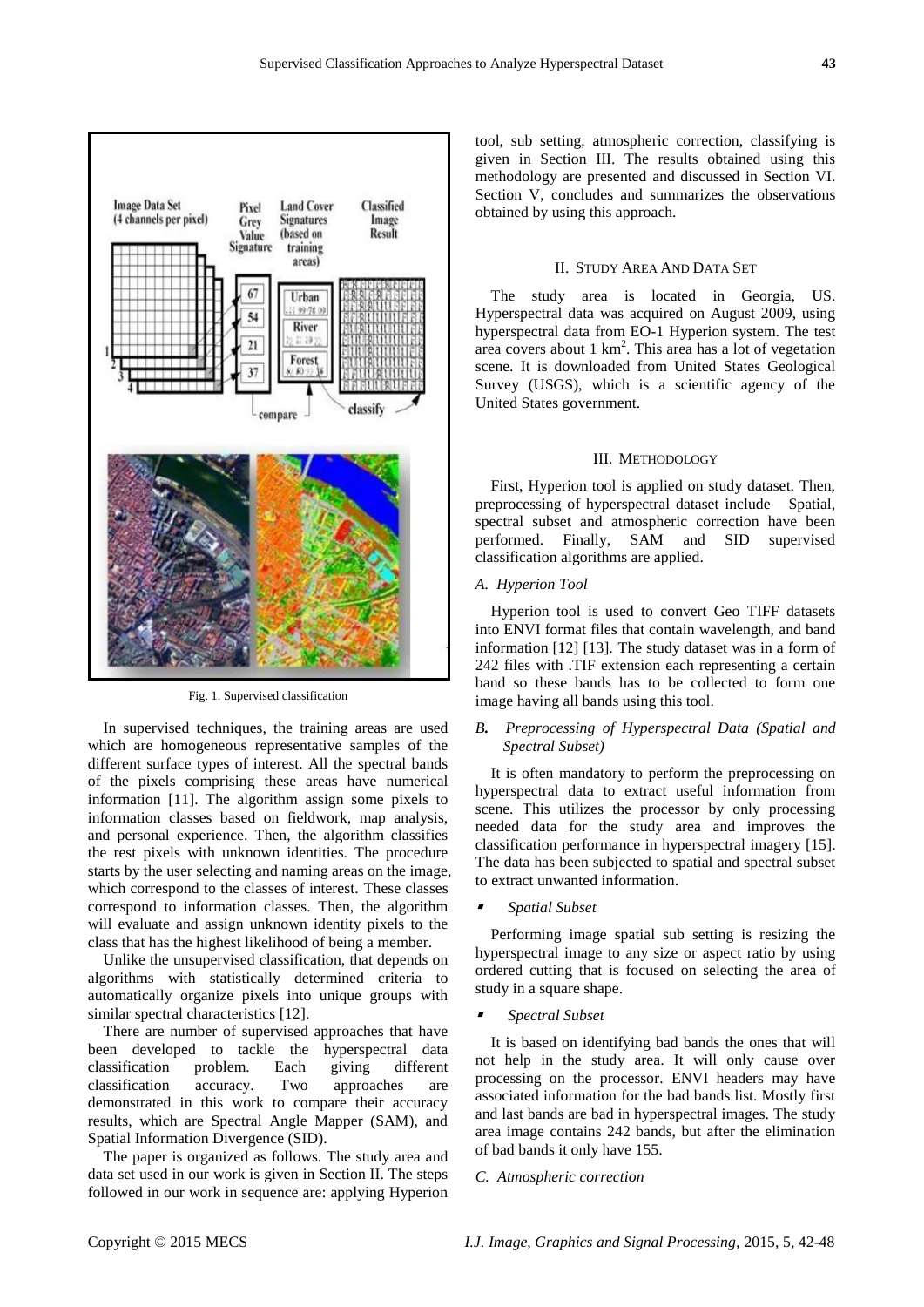The atmosphere particles reduces the amount of incoming energy from the sun reaching Earth's surface and further reduce the amount of reflected energy reaching the sensor. Therefore, the energy reached to the sensor may be changed due to atmosphere interaction with incoming and reflected solar energy. So, little information would be gained from the scene.

Atmospheric correction attempts to minimize these effects on image spectra, so, it must be applied to correct the image of the effect of atmospheric gases, and through the use of ENVI it can correct the captured image of the effects of atmosphere [15].

QUAC (QUick Atmospheric Correction) is an approach for a sophisticated atmospheric correction, whereas, from the information contained within the scene the parameters directly are determined. The QUAC method is one of the best atmospheric correction methods, because it has a user-friendly interface, extremely accurate, and significantly fast [15].

#### *D. Supervised Classification Approaches*

In the processing phase, classification is applied on corrected image, using two classification approaches SAM and SID.

#### *SAM Classification Approach*

In SAM Approach the spectral similarity between two spectra is computed. This is by calculating the angle between each pixel spectrum and each target spectrum. The smaller the angle is, the more likely to belong to the reference spectra. It treats the two spectrum as vectors, not taking into account their magnitude. This technique is relatively insensitive to changes in pixel illumination because increasing or decreasing illumination doesn't change the direction of the vector, only its magnitude. Endmember spectra is extracted directly from the study area image using the library USGS library by selecting Endmembers of interest. So, it will compare the spectral signature for each pixel in study dataset to the spectral signature of selected vegetation Endmember in the library [6], [7] see Fig. 2.

#### ■ *Spectral Information Divergence*

Spectral Information Divergence (SID) is a spectral classifier that uses a divergence measure to match pixels to reference spectra. The more likely the pixels are similar, the smaller the divergence. Pixels are not classified when they with a measurement greater than the specified maximum divergence threshold. SID measures spectral variability of a single mixed pixel from a probabilistic point of view [16], [17].

Endmember spectra are extracted directly from the study area image using the USGS library by selecting Endmembers of interest. The divergence of spectral signature is calculated for each pixel in study area to the spectral signature of a selected vegetation Endmember in the library see Fig. 3.



Fig. 2. SAM classification approach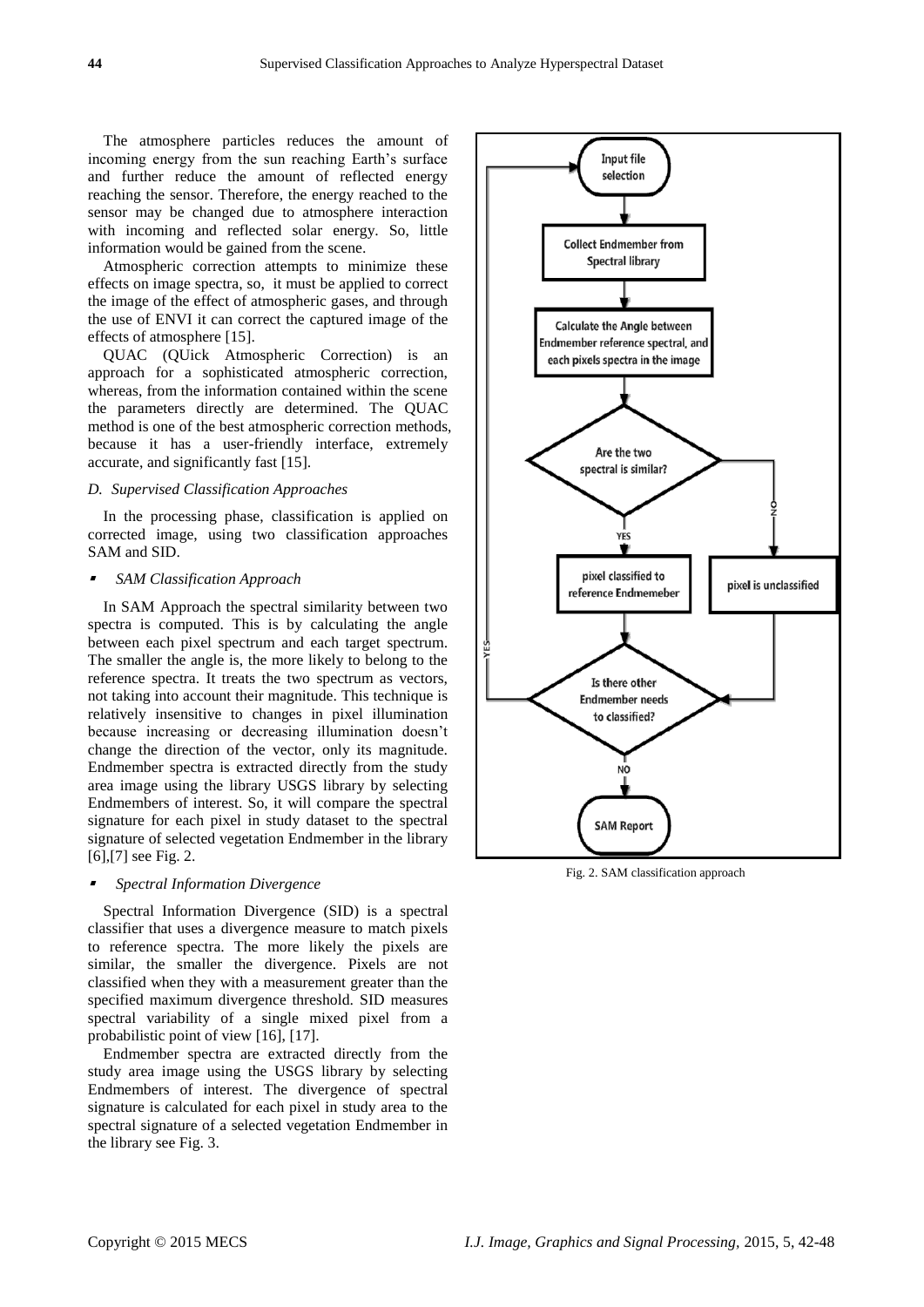

Fig. 3. SID classification approach

#### IV. RESULTS AND DISCUSSION

The classification result of study dataset using SAM approach is shown in Fig.4. Table 1 shows SAM classification of the entire study area image where Bay Laurel is the mostly found vegetation in this area of Georgia, whereas, 4.172% of the image is classified as Bay Laurel. Also, there were no identification for Chamise (Flower), Chamise (Green), and Coast Redwood (Green). The classification result for the study dataset after applying SID is represented in Fig.5. Table 2 shows SIM classification. I shows that Jasper Ridge Serpentine is the mostly found vegetation in this area of Georgia, whereas, 41.534% of the image is classified as Jasper Ridge Serpentine. Also, there were no identification for California Valley Oak, and Coast Redwood (Green). In order to differentiate statistically between the two classifications results, accuracy assessments has to be performed on SAM and SID to differentiate between their classifications results.

The correctness of classified images is determined by the accuracy assessments. The correlation between a standard that is assumed to be correct and an image classification of unknown quality is considered as the measure of accuracy. So, at the beginning, the verification samples must be stated, which are used in ENVI as a standard for the accuracy assessments of the classifications performed. Then, generate random sampling for them. Finally, calculate the accuracy assessment by the confusion matrix.

The verification samples were chosen by using certain pixels that has spectral signature with a close match to the spectral signature of materials used in this work classification, which are found in the USGS spectral library, as shown in Fig.5, the spectral signature for Leather Oak in the USGS Spectral library, which is presented with the color green. This signature is used as a reference spectral to find pixels in study area image that has a spectral signature close to it, where the closest match was for pixels having the spectral signature colored in green, as shown in Fig.6.

Also, Red Willow sandstone verification samples were generated following the same method, where the spectral signature for Red Willow in the USGS Spectral library, is shown in Fig.5, and the closest match to it was for pixels having the spectral signature, as shown in Fig.6. Using region of interest (ROI) Tool, the verification samples on the original hyperspectral image are drawn manually.

After that, a random sample is generated, which is used to find pixels in the image that has a spectral signature with a close match to the spectral signature of ROI pixels. because it is helpful and can be valuable in supporting classification accuracy assessments. The stratified random sampling is used, also called proportional or quota random sampling. It involves dividing the population (all of the ROIs) into homogeneous subgroups (the individual ROIs) then taking a simple random sample in each subgroup. The used sampling technique proportionate, which means the sampling produces sample sizes that are directly related to the size of the classes (that is, the larger the class, the more samples will be drawn from it).

Finally, , the Confusion Matrix is used to show the accuracy of a classification by comparing a classification result with ground truth information. A confusion matrix is calculated using ground truth ROIs previously determined. Table 3 shows the Confusion Matrix for SAM, and Table 4 shows the confusion matrix of SID.

The overall accuracy for SAM is 72.67%, and 73.12 for the SID. So, the SID has given a better classification for the study area image.

# V. CONCLUSIONS

In this paper, the potential use of SAM, and SID classifiers combined with the EO-1 Hyperion imagery analysis for deriving total vegetation is achieved. They are applied in a test site representative in study area in Georgia, USA, as that is one of the famous vegetation areas. SID and SAM approaches use the same set of training and validation points selected over the acquired EO-1 Hyperion imagery, which allowed a direct comparison of their performance. The overall accuracy was reported as 72.67% for the SAM classification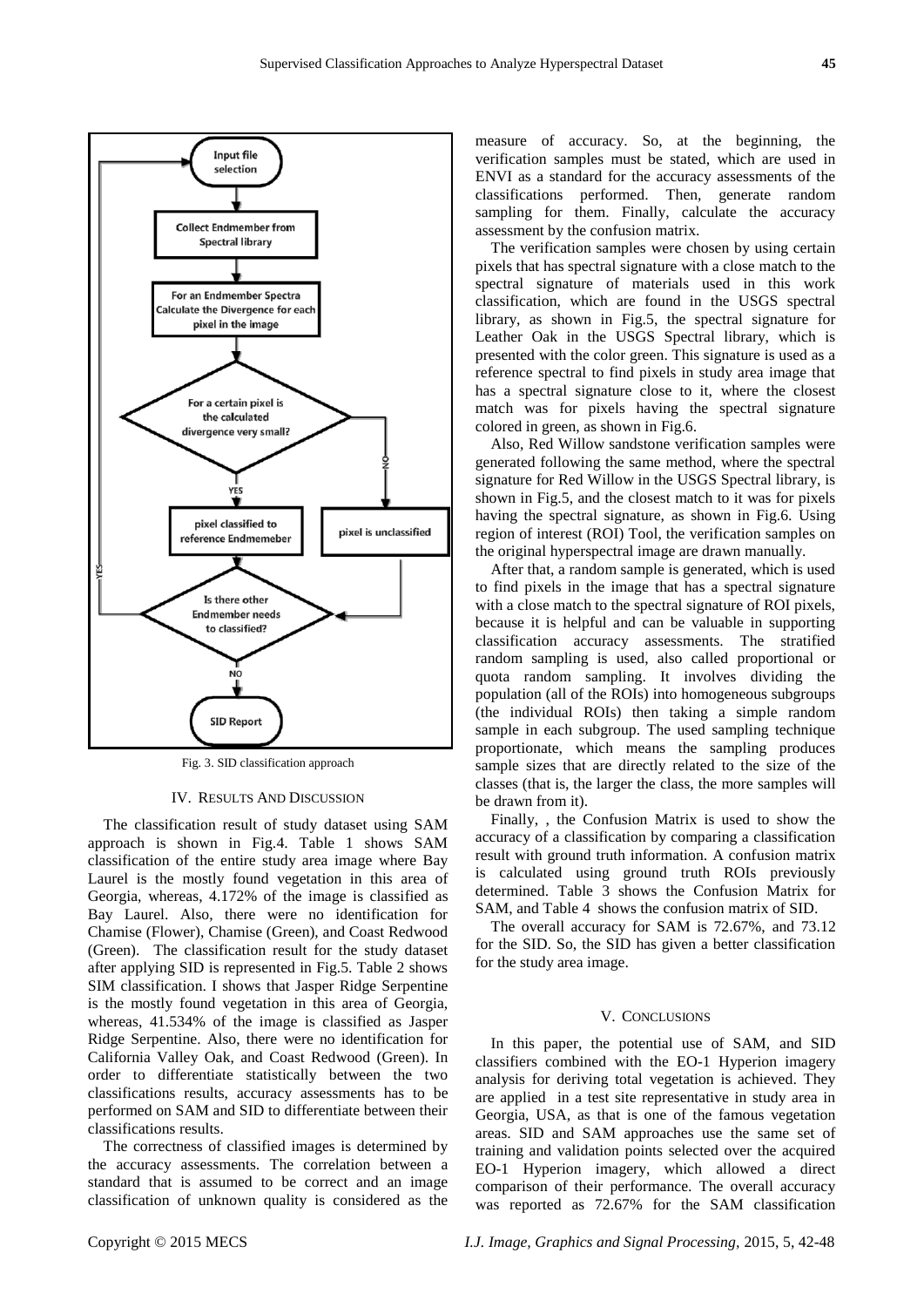approach, and 73.12% for the SID classification approach. SID has a better result on study area image, because SAM approach is insensitive since it depends on the spectrum direction and not the length of the spectra unlike the SID that measures the discrepancy between each pixel spectrum and a reference spectrum.



Arroyo Willow Bay Laurel **Blue** Oak California Valley Oak C. Buckeye Chamise (Flower)  $\blacksquare$ Chamise (Green) Coast Redwood (Dry) Coast Redwood (Green) Coast Sage Common Buck Bush Coyote Bush 1 Coyote Bush 2 Dove Weed Dry Grass Leather Oak Live Oak Madrone Red Willow Toyon **Tarweed Jasper Ridge Butano Sandstone** Jasper Ridge Grassland Soil Jasper Ridge Gravel Jasper Ridge Serpentine

Fig. 4. Classified image using SAM classification approach.



Fig. 5. Classified image using SID classification approach.



Fig. 6. Spectral signature for leather oak, and Red Willow in the USGS Spectral library



Fig. 7. Spectral signature for pixels in study area image that has a close spectral signature to leather oak, and Red Willow signature in USGS Spectral library.

#### ACKNOWLEDGMENT

We would like to thank our families for encouraging and supporting us. Also thank the people who have been instrumental in the successful completion of this work. The editing and comments of the reviewers is gratefully appreciated.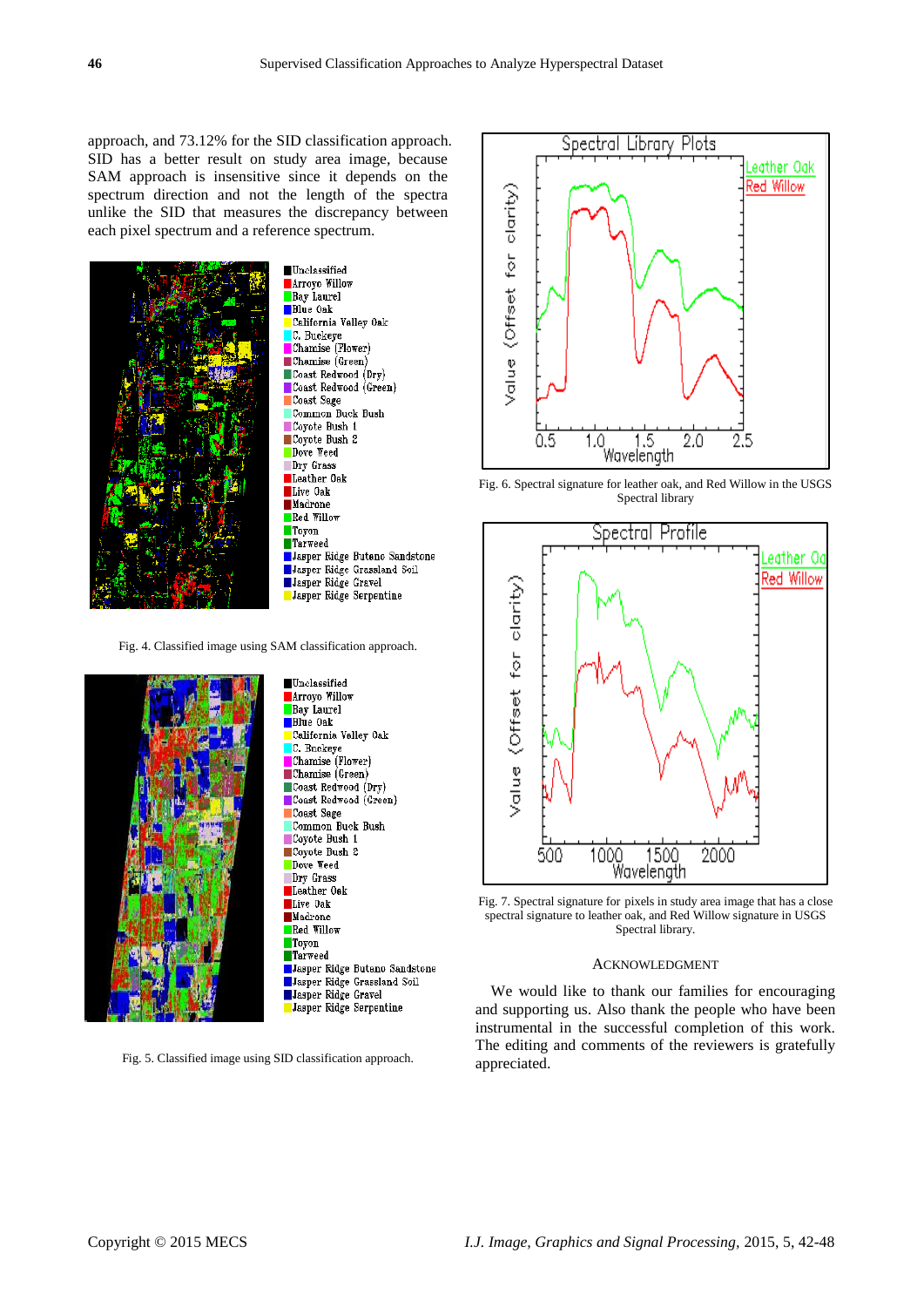*Overall Kappa Statistic: 0.1354*

| <b>Class</b>                    | <b>Points</b>  | <b>Percent</b> | Area                         |
|---------------------------------|----------------|----------------|------------------------------|
| Unclassified                    | 169,176        | 85.7%          | 152,061,436.4 m <sup>2</sup> |
| Arroyo Willow                   | 1,256          | 0.6%           | 1,128,937.69 m2              |
| <b>Bay Laurel</b>               | 8,230          | 4.172%         |                              |
| <b>Blue Oak</b>                 | 482            | 0.244%         | 433,238.8 $m2$               |
| California<br>Valley Oak        | 75             | 0.038%         | $67.412.6 \text{ m}^2$       |
| C. Buckeye                      | 357            | 0.181%         | $320,884.3 \text{ m}^2$      |
| Chamise<br>(Flower)             | $\Omega$       | $0.00\%$       | $0.0000 \; \mathrm{m}^2$     |
| Chamise (Green)                 | $\Omega$       | 0.00%          | $0.0000 \text{ m}^2$         |
| <b>Coast Redwood</b><br>(Dry)   | 3              | 0.002%         | 2,696.5072 $m2$              |
| <b>Coast Redwood</b><br>(Green) | $\theta$       | 0.000%         | $0.0000 \; \mathrm{m}^2$     |
| <b>Coast Sage</b>               | $\overline{c}$ | 0.001%         | $1,797.67$ m <sup>2</sup>    |
| Common Buck<br><b>Bush</b>      | 3              | 0.002%         | 2,696.5072 $m2$              |
| Coyote Bush 1                   | 61             | 0.031%         | 54,828.98 m <sup>2</sup>     |
| Coyote Bush 2                   | 184            | 0.09%          | $165,385.7 \text{ m}^2$      |
| Dove Weed                       | 681            | 0.345%         | 612,107.14 $m2$              |
| Dry Grass                       | 840            | 0.426%         | 755,022.02 $m2$              |
| Leather Oak                     | 4,305          | 2.182%         | 3,869,487.8 m <sup>2</sup>   |
| Live Oak                        | 26             | 0.013%         | 23,369.72 m <sup>2</sup>     |
| Madrone                         | 394            | 0.200%         | 354,141.2 m m <sup>2</sup>   |
| Red Willow                      | 610            | 0.309%         | 548.289.8 m <sup>2</sup>     |
| Toyon                           | 5              | 0.003%         | 4,494.1 $m^2$                |
| Tarweed                         | $\mathbf{0}$   | 0.000%         | $0 \text{ m}^2$              |
| Jasper Ridge<br>Butano andstone | 17             | 0.009%         | $15,280.2 \text{ m}^2$       |
| Jasper Ridge<br>Grassland Soil  | 1,353          | 0.686%         | $1,216,124.7 \text{ m}^2$    |
| Jasper Ridge<br>Gravel          | 2,827          | 1.433%         | 2,541,008.6 m <sup>2</sup>   |

Jasper Ridge Serpentine 6,393 3.241% 5,746,256.9 m

Table 3. Confusion Matrix For Sam Classification Approach **Reference data** Classified data leather oak Red Willow leather oak 17.11 0.75 Red Willow 0.01 2.14

5,746,256.9 m<sup>2</sup>

Table 1. Classification Of The Entire Study Area Image By SAM

| <b>Class</b>                               | <b>Points</b>  | <b>Percent</b> | Area                          |
|--------------------------------------------|----------------|----------------|-------------------------------|
| Unclassified                               | 7,883          | 3.9%           | $7,085,522.2 \text{ m}^2$     |
| Arroyo Willow                              | 1,169          | 0.593%         | $1,050,738.98$ m <sup>2</sup> |
| <b>Bay Laurel</b>                          | 20,418         | 10.350%        | 8,352,428.30 m <sup>2</sup>   |
| <b>Blue Oak</b>                            | 198            | 0.100%         | 177,969.4781 m <sup>2</sup>   |
| California Valley<br>Oak                   | $\theta$       | 0.000%         | $0.0000 \; \mathrm{m}^2$      |
| C. Buckeye                                 | 4,315          | 2.187%         | 3,878,476.2 m <sup>2</sup>    |
| Chamise<br>(Flower)                        | 1,070          | 0.542%         | 961,754.2502 m <sup>2</sup>   |
| Chamise (Green)                            | 2,559          | 1.297%         | $2,300,120.6$ m <sup>2</sup>  |
| <b>Coast Redwood</b><br>(Dry)              | 9,024          | 4.574%         | 8,111,093.7 m <sup>2</sup>    |
| <b>Coast Redwood</b><br>(Green)            | $\overline{0}$ | 0.000%         | $0.0000 \; \mathrm{m}^2$      |
| <b>Coast Sage</b>                          | 9,229          | 4.678%         | $8,295,355.1 \text{ m}^2$     |
| Common Buck<br><b>Bush</b>                 | 363            | 0.184%         | $326,277.3 \text{ m}^2$       |
| Coyote Bush 1                              | 200            | 0.101%         | 179,767.1496 m <sup>2</sup>   |
| Coyote Bush 2                              | 481            | 0.244%         | 432,339.9947 m <sup>2</sup>   |
| Dove Weed                                  | 1,011          | 0.512%         | 908,722.9411 m <sup>2</sup>   |
| Dry Grass                                  | 9,095          | 4.610%         | $8,174,911.1 \text{ m}^2$     |
| Leather Oak                                | 22,022         | 11.163%        | $19.794.160.8 \text{ m}^2$    |
| Live Oak                                   | 9              | 0.005%         | 8,089.5217 m <sup>2</sup>     |
| Madrone                                    | $\overline{c}$ | 0.001%         | $1.797.6715 \text{ m}^2$      |
| Red Willow                                 | 953            | 0.483%         | 856,590.46 m <sup>2</sup>     |
| Toyon                                      | 20             | 0.010%         | $17,976.71 \text{ m}^2$       |
| Tarweed                                    | 2,414          | 1.224%         | 2,169,789.495m <sup>2</sup>   |
| Jasper Ridge<br><b>Butano</b><br>Sandstone | 10,597         | 5.372%         | 9,524,962.4 m <sup>2</sup>    |
| Jasper Ridge<br>Grassland Soil             | 4,021          | 2.038%         | 3,614,218.5 m <sup>2</sup>    |
| Jasper Ridge<br>Gravel                     | 8,288          | 4.201%         | $7,449,550.6$ m <sup>2</sup>  |
| Jasper Ridge<br>Serpentine                 | 81,939         | 41.534%        | 73,649,702.3 m <sup>2</sup>   |

Table 4. Confusion Matrix For Sid Classification Approach

| Reference data                     |             |            |  |  |  |
|------------------------------------|-------------|------------|--|--|--|
| Classified data                    | leather oak | Red Willow |  |  |  |
| leather oak                        | 100         | 89.28      |  |  |  |
| Red Willow                         | 0.0         | 10.31      |  |  |  |
| 0.5575<br>Overall Kappa Statistic: |             |            |  |  |  |

Table 2. Classification Of The Entire Study Area Image By SID